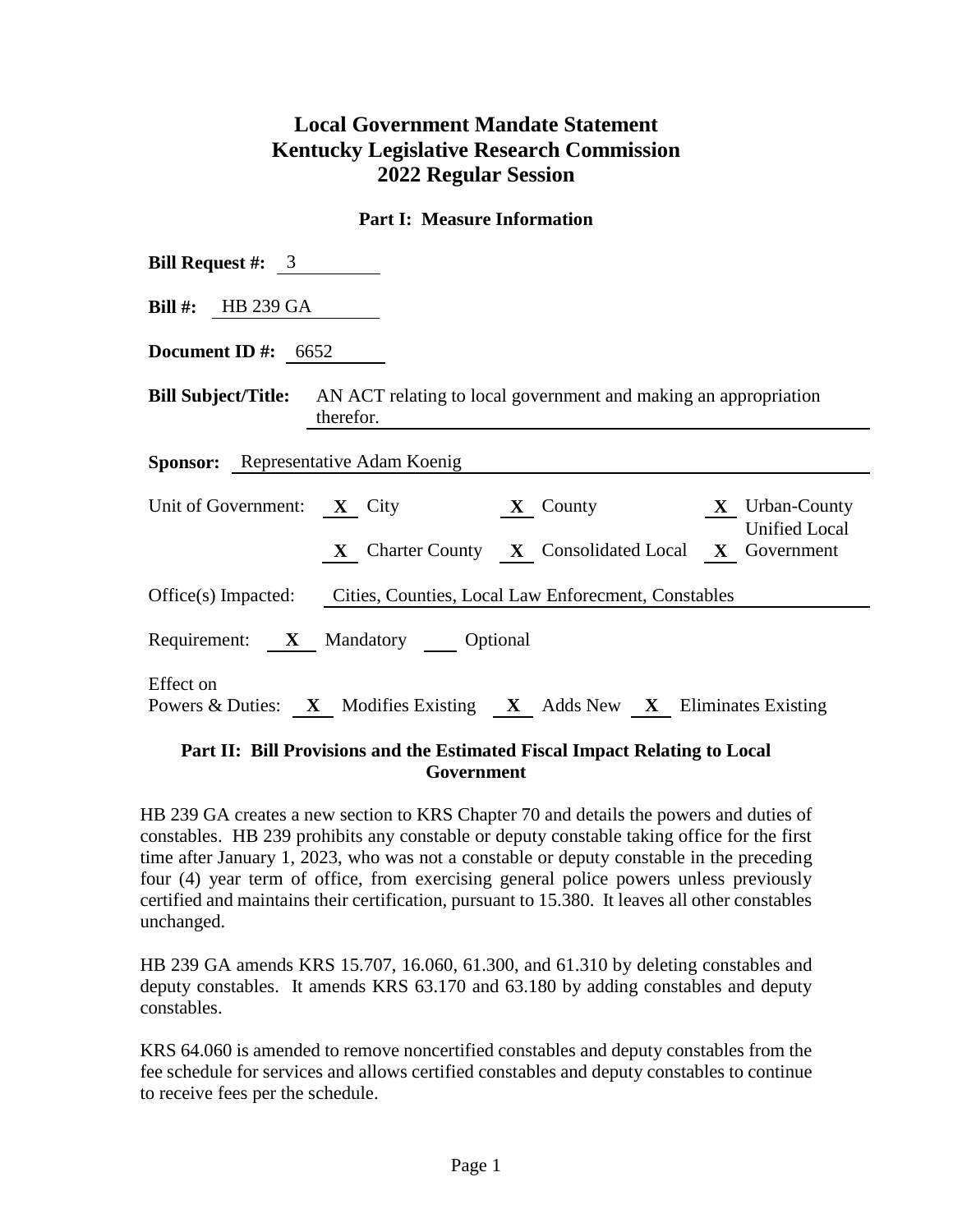HB 239 GA amends KRS 64.190 to modify the constable fee schedule. It also amends KRS 64.200 to exclude urban-county governments and consolidated local governments from constable compensation requirements. It also establishes reporting requirements for constables and deputy constables.

This legislation amends KRS 70.310 to require constables and deputy constables to execute bond in an amount determined sufficient by the county governing body, the minimum amount of which shall be \$10,000. It amends KRS 70.320 to allow the appointment of deputy constables and specifies how they are appointed, the number of authorized positions, and their qualifications. The Act amends KRS 70.350 to specify where constables may execute warrants. KRS 70.410 is amended to include deputy constables under the recovery of bond. It amends KRS 70.430 to specify the nature and recipient of constable and deputy constable's reports. **It permits fiscal courts or legislative body of any county greater than 70,000, the authority to retain 25% of fees collected.** KRS 70.440 is also amended, to include mandated or required reports within the false reporting prohibitions**. If an urban-county government or a consolidated local government elects by ordinance, the county clerk receiving reports under subsection (1)(a) of this section shall be entitled to collect the administrative fee provided in paragraph (a) of this subsection.** If authorized, any fees collected by a county clerk under this subsection may be shared evenly between the county clerk and the county government, as provided in the ordinance.

KRS 148.056 and 150.100 are amended to conform. KRS 164.955 and 183.881 are amended to specify that powers of constables are not being diluted or removed when granted police powers. KRS 183.881 is further amended to specify that constable powers are not impaired or diminished.

It amends KRS 189.950 to permit any constable who has successfully completed a basic training course that is certified or recognized by the Kentucky Law Enforcement Council (KLEC) and who maintains their certification as a peace officer, to equip their vehicle used as an emergency vehicle with blue lights and a siren. Such constables, must maintain sufficient insurance as required by KRS 304.39-110. The legislative body of fiscal court, urban-county government, or consolidated local government, may revoke this authorization.

The Act amends KRS 230.240, 277.280, and 281.765 to require constables and deputy constables have police powers.

HB 239 GA amends the definition of "peace officers" in KRS 446.010 by requiring constables have police powers to be considered peace officers.

HB 239 GA amends KRS 15.404 to allow any constable who is elected, to apply for admission to a basic training course as established by KRS 15.440, at a school certified or recognized by KLEC. The constable shall meet all the precertification requirements pursuant to KRS 15.382 in order to attend. The constable shall be responsible for all costs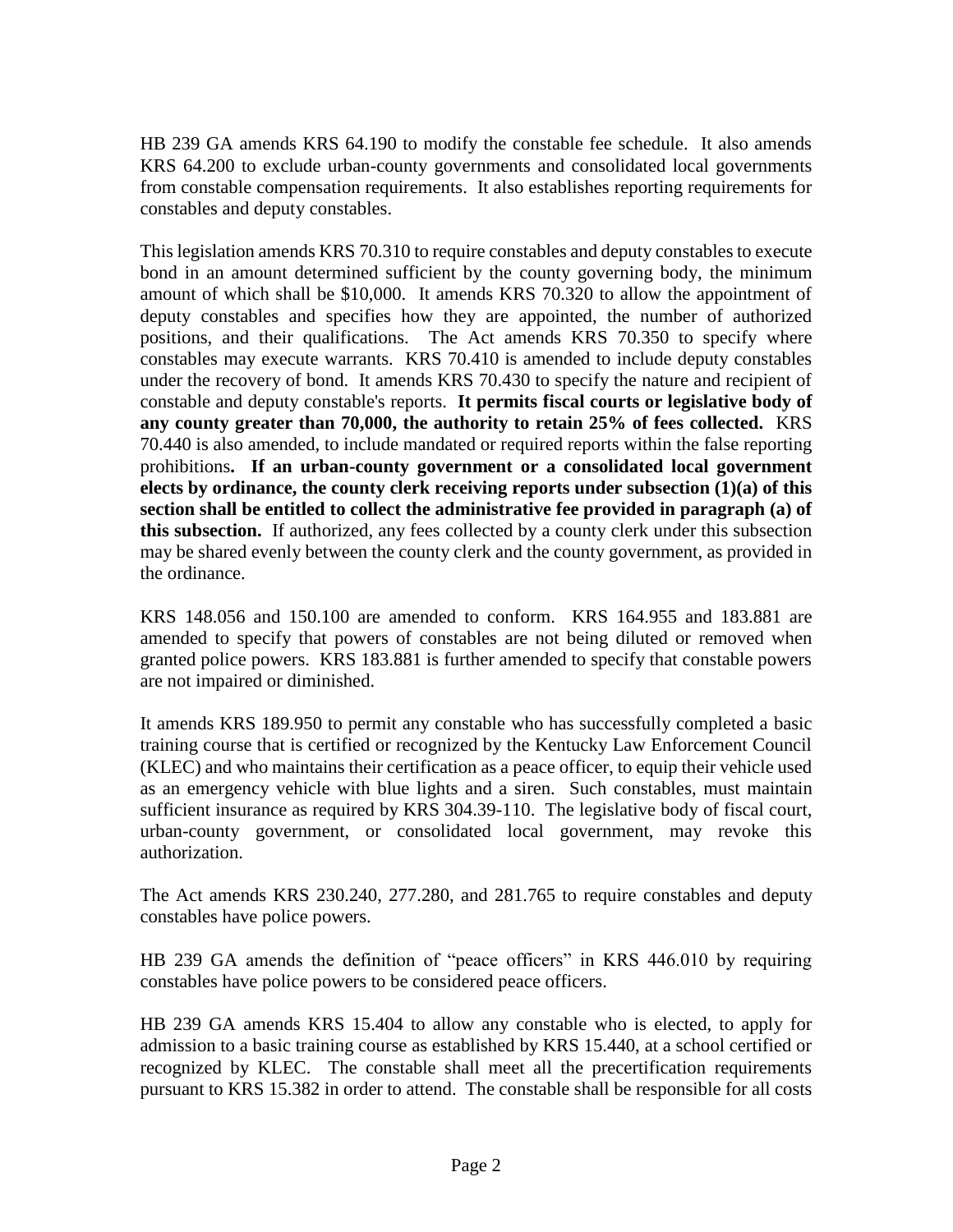associated with the completion of the training, except the costs of basic training at a course established pursuant to KRS 15.340. The basic training course shall accept the constable as long as the constable meets the precertification requirements and the training course has the training capacity to instruct the constable. HB 239 GA also amends KRS 15.340 to direct the Department of Criminal Justice Training to accept at least one qualified constable per training class and that the constable is responsible for all training costs.

HB 239 GA sets the effective dates for Sections 1 to 26 as January 1, 2023, and that Section 27 shall take effect July 1, 2023.

**The fiscal impact of this bill is indeterminate and minimal.** Sheriff's departments already serve the majority of court papers. The legislation would likely minimally increase revenue for some sheriff's departments. Typically, municipal agencies have not been involved with serving civil process papers. Some fiscal courts will receive some benefit from provisions of the HB 239 GA.

Counties with a population greater than 70,000, are authorized to retain 25 percent of fees collected by constables. According to the Kentucky League of Cities (KLC) there should be little fiscal impact. Louisville and Lexington could receive a portion of the fees that constables collect if they choose, but that would be a minimal, positive financial impact if they did. It would also be less likely for city police to deal with untrained and uncertified constables attempting to enforce laws, which could lead to slightly lower costs and more efficient policing efforts.

Local governments that choose to create ordinances will incur costs associated with the drafting, publication, indexing and recording of adopted ordinances, and at least every five years, review and eliminate redundant, obsolete, inconsistent, and invalid provisions.

According to KLC, most cities, especially the smaller ones, retain their city attorney on contract and pay on an hourly basis. Time spent drafting an ordinance is influenced by its complexity and the amount of research that is necessary. In FY 2020, the average hourly rate was \$107. Rates for legal notices vary greatly depending on the length of the publication, the number of times it needs to be published and the newspaper in which the publication is placed. Therefore, these costs are unknown.

## **Part III: Differences to Local Government Mandate Statement from Prior Versions**

Part II, above, pertains to the bill as GA version of the bill. There were no changes from the bill as introduced. The fiscal impact to the GA version remains the same as the bill as introduced.

#### **Data Source(s):** Kentucky Sheriffs' Association; Kentucky Association of Chiefs of Police; Kentucky League of Cities, Kentucky Fraternal Order of Police Kentucky Municipal Statutory Law, Informational Bulletin No. 145, Revised September 2021